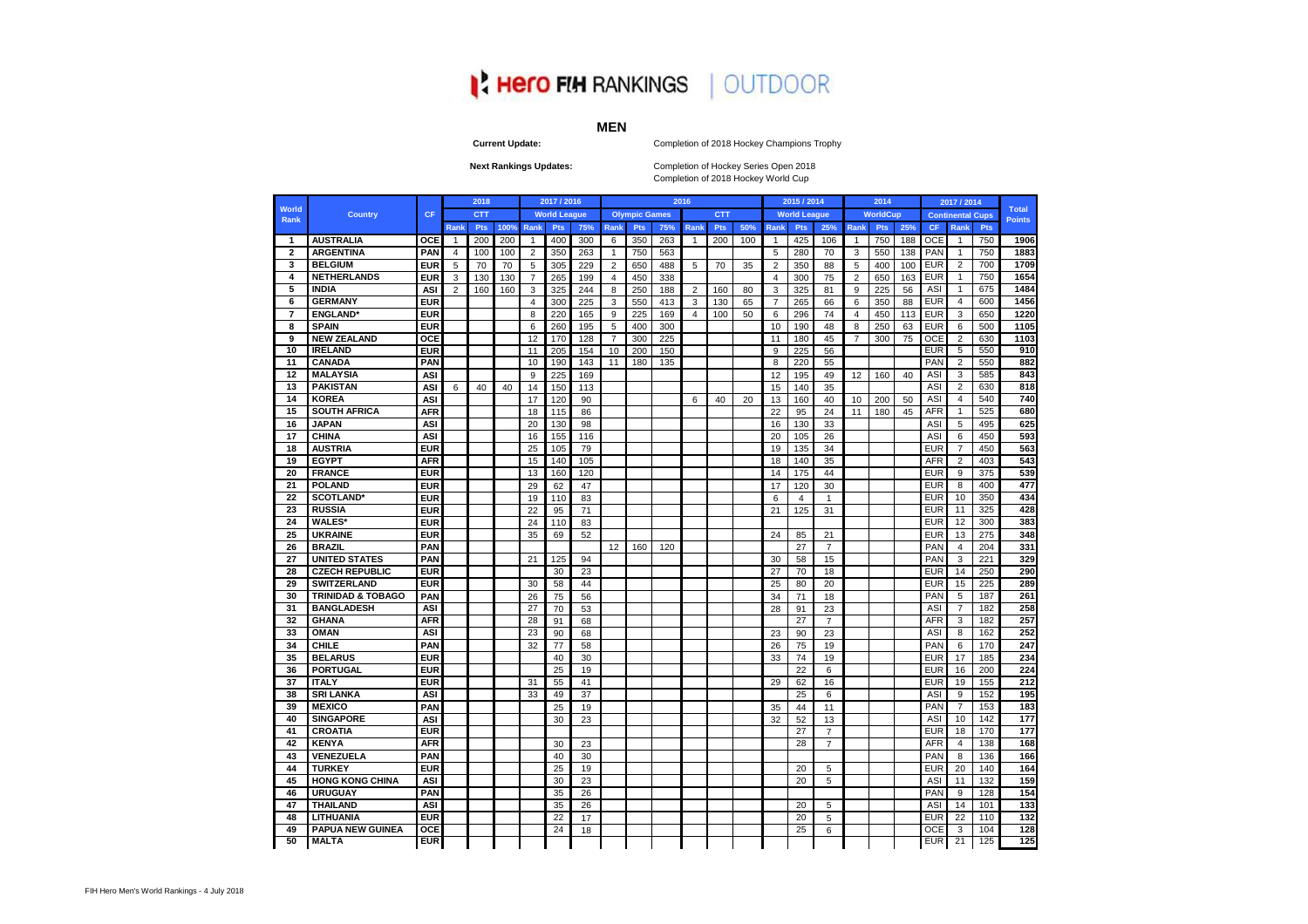| <b>CHINESE TAIPEI</b><br>51<br><b>ASI</b><br>ASI<br>12<br>122<br><b>PAN</b><br><b>PAN</b><br>52<br><b>GUYANA</b><br>10<br>119<br><b>EUR</b><br><b>SLOVAKIA</b><br><b>EUR</b><br>23<br>95<br>53<br>20<br>25<br>15<br>6<br><b>NIGERIA</b><br><b>AFR</b><br>25<br><b>AFR</b><br>5<br>94<br>54<br>19<br><b>UZBEKISTAN</b><br><b>ASI</b><br><b>ASI</b><br>55<br>13<br>111<br><b>EUR</b><br><b>EUR</b><br>24<br>56<br><b>AZERBAIJAN</b><br>31<br>80<br>80<br>20<br><b>OCE</b><br>OCE<br>57<br><b>FIJI</b><br>36<br>67<br>20<br>5<br>44<br>50<br>5<br><b>PERU</b><br><b>PAN</b><br>PAN<br>72<br>58<br>27<br>20<br>11<br><b>PAN</b><br>59<br><b>BARBADOS</b><br>34<br><b>PAN</b><br>15<br>50<br>46<br>35<br>23<br>6<br><b>CYPRUS</b><br><b>EUR</b><br><b>EUR</b><br>60<br>23<br>26<br>70<br>17<br><b>EUR</b><br><b>HUNGARY</b><br><b>EUR</b><br>25<br>75<br>61<br><b>CUBA</b><br><b>PAN</b><br><b>PAN</b><br>12<br>67<br>62<br><b>FINLAND</b><br><b>EUR</b><br>63<br><b>EUR</b><br>27<br>65<br><b>VANUATU</b><br><b>OCE</b><br><b>OCE</b><br>6<br>64<br>28<br>21<br>40<br><b>PUERTO RICO</b><br><b>PAN</b><br>PAN<br>13<br>65<br>61<br><b>EUR</b><br><b>GIBRALTAR</b><br><b>EUR</b><br>28<br>60<br>66<br><b>ZIMBABWE</b><br><b>AFR</b><br><b>AFR</b><br>6<br>60<br>66<br>68<br><b>QATAR</b><br><b>ASI</b><br>20<br><b>ASI</b><br>17<br>42<br>15<br><b>PANAMA</b><br><b>PAN</b><br>PAN<br>69<br>14<br>56<br><b>EUR</b><br><b>EUR</b><br>70<br><b>SLOVENIA</b><br>29<br>55<br>OCE<br><b>OCE</b><br><b>SAMOA</b><br>20<br>48<br>71<br>5<br>$\overline{4}$<br><b>TONGA</b><br><b>OCE</b><br><b>OCE</b><br>72<br>21<br>$\overline{7}$<br>36<br>16<br>73<br><b>IRAN</b><br><b>ASI</b><br><b>ASI</b><br>16<br>45<br>28<br>$\overline{7}$<br><b>AFR</b><br><b>AFR</b><br>$\overline{7}$<br>74<br><b>NAMIBIA</b><br>36<br>20<br>15<br><b>MACAU</b><br><b>ASI</b><br>75<br><b>ASI</b><br>15<br>51<br><b>EUR</b><br><b>EUR</b><br>50<br>76<br><b>SWEDEN</b><br>30<br><b>EUR</b><br><b>EUR</b><br>77<br><b>DENMARK</b><br>31<br>45<br><b>PAN</b><br><b>ECUADOR</b><br>PAN<br>16<br>29<br>78<br>20<br>15<br><b>GUATEMALA</b><br><b>PAN</b><br>PAN<br>19<br>22<br>79<br>20<br>15<br>20<br>5<br><b>EUR</b><br><b>NORWAY</b><br><b>EUR</b><br>32<br>40<br>80<br><b>TANZANIA</b><br><b>AFR</b><br>AFR<br>8<br>32<br>81<br>20<br>5<br><b>DOMINICAN REPUBLIC</b><br>PAN<br>26<br><b>PAN</b><br>26<br>17<br>82<br>$\overline{7}$<br><b>PAN</b><br><b>JAMAICA</b><br>28<br>PAN<br>18<br>24<br>83<br>$\overline{7}$<br><b>AFR</b><br><b>BOTSWANA</b><br>9<br>30<br>84<br><b>AFR</b><br><b>PARAGUAY</b><br><b>PAN</b><br>PAN<br>85<br>21<br>28<br><b>BRUNEI</b><br><b>ASI</b><br>25<br>ASI<br>86<br>19<br><b>KAZAKHSTAN</b><br><b>ASI</b><br><b>ASI</b><br>25<br>86<br>19<br><b>SOLOMON ISLANDS</b><br><b>OCE</b><br>23<br>17<br><b>OCE</b><br>88<br><b>MYANMAR</b><br><b>ASI</b><br><b>ASI</b><br>89<br>20<br>15<br><b>VIETNAM</b><br><b>ASI</b><br>20<br><b>ASI</b><br>89<br>15<br><b>EUR</b><br><b>EUR</b><br>91<br><b>BULGARIA</b><br>30<br>8 |  |  |  |  |  |  |  |  |  |  |  |  |     |
|--------------------------------------------------------------------------------------------------------------------------------------------------------------------------------------------------------------------------------------------------------------------------------------------------------------------------------------------------------------------------------------------------------------------------------------------------------------------------------------------------------------------------------------------------------------------------------------------------------------------------------------------------------------------------------------------------------------------------------------------------------------------------------------------------------------------------------------------------------------------------------------------------------------------------------------------------------------------------------------------------------------------------------------------------------------------------------------------------------------------------------------------------------------------------------------------------------------------------------------------------------------------------------------------------------------------------------------------------------------------------------------------------------------------------------------------------------------------------------------------------------------------------------------------------------------------------------------------------------------------------------------------------------------------------------------------------------------------------------------------------------------------------------------------------------------------------------------------------------------------------------------------------------------------------------------------------------------------------------------------------------------------------------------------------------------------------------------------------------------------------------------------------------------------------------------------------------------------------------------------------------------------------------------------------------------------------------------------------------------------------------------------------------------------------------------------------------------------------------------------------------------------------------------------------------------------------------------------------------------------------------------------------------------------------------------------------------------------------------------------------------------------------------------------------------------------------------------------------------------------------------------------------------------------------------------------------------------------------------------------------------------------|--|--|--|--|--|--|--|--|--|--|--|--|-----|
|                                                                                                                                                                                                                                                                                                                                                                                                                                                                                                                                                                                                                                                                                                                                                                                                                                                                                                                                                                                                                                                                                                                                                                                                                                                                                                                                                                                                                                                                                                                                                                                                                                                                                                                                                                                                                                                                                                                                                                                                                                                                                                                                                                                                                                                                                                                                                                                                                                                                                                                                                                                                                                                                                                                                                                                                                                                                                                                                                                                                                    |  |  |  |  |  |  |  |  |  |  |  |  | 122 |
|                                                                                                                                                                                                                                                                                                                                                                                                                                                                                                                                                                                                                                                                                                                                                                                                                                                                                                                                                                                                                                                                                                                                                                                                                                                                                                                                                                                                                                                                                                                                                                                                                                                                                                                                                                                                                                                                                                                                                                                                                                                                                                                                                                                                                                                                                                                                                                                                                                                                                                                                                                                                                                                                                                                                                                                                                                                                                                                                                                                                                    |  |  |  |  |  |  |  |  |  |  |  |  | 119 |
|                                                                                                                                                                                                                                                                                                                                                                                                                                                                                                                                                                                                                                                                                                                                                                                                                                                                                                                                                                                                                                                                                                                                                                                                                                                                                                                                                                                                                                                                                                                                                                                                                                                                                                                                                                                                                                                                                                                                                                                                                                                                                                                                                                                                                                                                                                                                                                                                                                                                                                                                                                                                                                                                                                                                                                                                                                                                                                                                                                                                                    |  |  |  |  |  |  |  |  |  |  |  |  | 116 |
|                                                                                                                                                                                                                                                                                                                                                                                                                                                                                                                                                                                                                                                                                                                                                                                                                                                                                                                                                                                                                                                                                                                                                                                                                                                                                                                                                                                                                                                                                                                                                                                                                                                                                                                                                                                                                                                                                                                                                                                                                                                                                                                                                                                                                                                                                                                                                                                                                                                                                                                                                                                                                                                                                                                                                                                                                                                                                                                                                                                                                    |  |  |  |  |  |  |  |  |  |  |  |  | 112 |
|                                                                                                                                                                                                                                                                                                                                                                                                                                                                                                                                                                                                                                                                                                                                                                                                                                                                                                                                                                                                                                                                                                                                                                                                                                                                                                                                                                                                                                                                                                                                                                                                                                                                                                                                                                                                                                                                                                                                                                                                                                                                                                                                                                                                                                                                                                                                                                                                                                                                                                                                                                                                                                                                                                                                                                                                                                                                                                                                                                                                                    |  |  |  |  |  |  |  |  |  |  |  |  | 111 |
|                                                                                                                                                                                                                                                                                                                                                                                                                                                                                                                                                                                                                                                                                                                                                                                                                                                                                                                                                                                                                                                                                                                                                                                                                                                                                                                                                                                                                                                                                                                                                                                                                                                                                                                                                                                                                                                                                                                                                                                                                                                                                                                                                                                                                                                                                                                                                                                                                                                                                                                                                                                                                                                                                                                                                                                                                                                                                                                                                                                                                    |  |  |  |  |  |  |  |  |  |  |  |  | 100 |
|                                                                                                                                                                                                                                                                                                                                                                                                                                                                                                                                                                                                                                                                                                                                                                                                                                                                                                                                                                                                                                                                                                                                                                                                                                                                                                                                                                                                                                                                                                                                                                                                                                                                                                                                                                                                                                                                                                                                                                                                                                                                                                                                                                                                                                                                                                                                                                                                                                                                                                                                                                                                                                                                                                                                                                                                                                                                                                                                                                                                                    |  |  |  |  |  |  |  |  |  |  |  |  | 99  |
|                                                                                                                                                                                                                                                                                                                                                                                                                                                                                                                                                                                                                                                                                                                                                                                                                                                                                                                                                                                                                                                                                                                                                                                                                                                                                                                                                                                                                                                                                                                                                                                                                                                                                                                                                                                                                                                                                                                                                                                                                                                                                                                                                                                                                                                                                                                                                                                                                                                                                                                                                                                                                                                                                                                                                                                                                                                                                                                                                                                                                    |  |  |  |  |  |  |  |  |  |  |  |  | 93  |
|                                                                                                                                                                                                                                                                                                                                                                                                                                                                                                                                                                                                                                                                                                                                                                                                                                                                                                                                                                                                                                                                                                                                                                                                                                                                                                                                                                                                                                                                                                                                                                                                                                                                                                                                                                                                                                                                                                                                                                                                                                                                                                                                                                                                                                                                                                                                                                                                                                                                                                                                                                                                                                                                                                                                                                                                                                                                                                                                                                                                                    |  |  |  |  |  |  |  |  |  |  |  |  | 90  |
|                                                                                                                                                                                                                                                                                                                                                                                                                                                                                                                                                                                                                                                                                                                                                                                                                                                                                                                                                                                                                                                                                                                                                                                                                                                                                                                                                                                                                                                                                                                                                                                                                                                                                                                                                                                                                                                                                                                                                                                                                                                                                                                                                                                                                                                                                                                                                                                                                                                                                                                                                                                                                                                                                                                                                                                                                                                                                                                                                                                                                    |  |  |  |  |  |  |  |  |  |  |  |  | 87  |
|                                                                                                                                                                                                                                                                                                                                                                                                                                                                                                                                                                                                                                                                                                                                                                                                                                                                                                                                                                                                                                                                                                                                                                                                                                                                                                                                                                                                                                                                                                                                                                                                                                                                                                                                                                                                                                                                                                                                                                                                                                                                                                                                                                                                                                                                                                                                                                                                                                                                                                                                                                                                                                                                                                                                                                                                                                                                                                                                                                                                                    |  |  |  |  |  |  |  |  |  |  |  |  | 75  |
|                                                                                                                                                                                                                                                                                                                                                                                                                                                                                                                                                                                                                                                                                                                                                                                                                                                                                                                                                                                                                                                                                                                                                                                                                                                                                                                                                                                                                                                                                                                                                                                                                                                                                                                                                                                                                                                                                                                                                                                                                                                                                                                                                                                                                                                                                                                                                                                                                                                                                                                                                                                                                                                                                                                                                                                                                                                                                                                                                                                                                    |  |  |  |  |  |  |  |  |  |  |  |  | 67  |
|                                                                                                                                                                                                                                                                                                                                                                                                                                                                                                                                                                                                                                                                                                                                                                                                                                                                                                                                                                                                                                                                                                                                                                                                                                                                                                                                                                                                                                                                                                                                                                                                                                                                                                                                                                                                                                                                                                                                                                                                                                                                                                                                                                                                                                                                                                                                                                                                                                                                                                                                                                                                                                                                                                                                                                                                                                                                                                                                                                                                                    |  |  |  |  |  |  |  |  |  |  |  |  | 65  |
|                                                                                                                                                                                                                                                                                                                                                                                                                                                                                                                                                                                                                                                                                                                                                                                                                                                                                                                                                                                                                                                                                                                                                                                                                                                                                                                                                                                                                                                                                                                                                                                                                                                                                                                                                                                                                                                                                                                                                                                                                                                                                                                                                                                                                                                                                                                                                                                                                                                                                                                                                                                                                                                                                                                                                                                                                                                                                                                                                                                                                    |  |  |  |  |  |  |  |  |  |  |  |  | 61  |
|                                                                                                                                                                                                                                                                                                                                                                                                                                                                                                                                                                                                                                                                                                                                                                                                                                                                                                                                                                                                                                                                                                                                                                                                                                                                                                                                                                                                                                                                                                                                                                                                                                                                                                                                                                                                                                                                                                                                                                                                                                                                                                                                                                                                                                                                                                                                                                                                                                                                                                                                                                                                                                                                                                                                                                                                                                                                                                                                                                                                                    |  |  |  |  |  |  |  |  |  |  |  |  | 61  |
|                                                                                                                                                                                                                                                                                                                                                                                                                                                                                                                                                                                                                                                                                                                                                                                                                                                                                                                                                                                                                                                                                                                                                                                                                                                                                                                                                                                                                                                                                                                                                                                                                                                                                                                                                                                                                                                                                                                                                                                                                                                                                                                                                                                                                                                                                                                                                                                                                                                                                                                                                                                                                                                                                                                                                                                                                                                                                                                                                                                                                    |  |  |  |  |  |  |  |  |  |  |  |  | 60  |
|                                                                                                                                                                                                                                                                                                                                                                                                                                                                                                                                                                                                                                                                                                                                                                                                                                                                                                                                                                                                                                                                                                                                                                                                                                                                                                                                                                                                                                                                                                                                                                                                                                                                                                                                                                                                                                                                                                                                                                                                                                                                                                                                                                                                                                                                                                                                                                                                                                                                                                                                                                                                                                                                                                                                                                                                                                                                                                                                                                                                                    |  |  |  |  |  |  |  |  |  |  |  |  | 60  |
|                                                                                                                                                                                                                                                                                                                                                                                                                                                                                                                                                                                                                                                                                                                                                                                                                                                                                                                                                                                                                                                                                                                                                                                                                                                                                                                                                                                                                                                                                                                                                                                                                                                                                                                                                                                                                                                                                                                                                                                                                                                                                                                                                                                                                                                                                                                                                                                                                                                                                                                                                                                                                                                                                                                                                                                                                                                                                                                                                                                                                    |  |  |  |  |  |  |  |  |  |  |  |  | 57  |
|                                                                                                                                                                                                                                                                                                                                                                                                                                                                                                                                                                                                                                                                                                                                                                                                                                                                                                                                                                                                                                                                                                                                                                                                                                                                                                                                                                                                                                                                                                                                                                                                                                                                                                                                                                                                                                                                                                                                                                                                                                                                                                                                                                                                                                                                                                                                                                                                                                                                                                                                                                                                                                                                                                                                                                                                                                                                                                                                                                                                                    |  |  |  |  |  |  |  |  |  |  |  |  | 56  |
|                                                                                                                                                                                                                                                                                                                                                                                                                                                                                                                                                                                                                                                                                                                                                                                                                                                                                                                                                                                                                                                                                                                                                                                                                                                                                                                                                                                                                                                                                                                                                                                                                                                                                                                                                                                                                                                                                                                                                                                                                                                                                                                                                                                                                                                                                                                                                                                                                                                                                                                                                                                                                                                                                                                                                                                                                                                                                                                                                                                                                    |  |  |  |  |  |  |  |  |  |  |  |  | 55  |
|                                                                                                                                                                                                                                                                                                                                                                                                                                                                                                                                                                                                                                                                                                                                                                                                                                                                                                                                                                                                                                                                                                                                                                                                                                                                                                                                                                                                                                                                                                                                                                                                                                                                                                                                                                                                                                                                                                                                                                                                                                                                                                                                                                                                                                                                                                                                                                                                                                                                                                                                                                                                                                                                                                                                                                                                                                                                                                                                                                                                                    |  |  |  |  |  |  |  |  |  |  |  |  | 53  |
|                                                                                                                                                                                                                                                                                                                                                                                                                                                                                                                                                                                                                                                                                                                                                                                                                                                                                                                                                                                                                                                                                                                                                                                                                                                                                                                                                                                                                                                                                                                                                                                                                                                                                                                                                                                                                                                                                                                                                                                                                                                                                                                                                                                                                                                                                                                                                                                                                                                                                                                                                                                                                                                                                                                                                                                                                                                                                                                                                                                                                    |  |  |  |  |  |  |  |  |  |  |  |  | 52  |
|                                                                                                                                                                                                                                                                                                                                                                                                                                                                                                                                                                                                                                                                                                                                                                                                                                                                                                                                                                                                                                                                                                                                                                                                                                                                                                                                                                                                                                                                                                                                                                                                                                                                                                                                                                                                                                                                                                                                                                                                                                                                                                                                                                                                                                                                                                                                                                                                                                                                                                                                                                                                                                                                                                                                                                                                                                                                                                                                                                                                                    |  |  |  |  |  |  |  |  |  |  |  |  | 52  |
|                                                                                                                                                                                                                                                                                                                                                                                                                                                                                                                                                                                                                                                                                                                                                                                                                                                                                                                                                                                                                                                                                                                                                                                                                                                                                                                                                                                                                                                                                                                                                                                                                                                                                                                                                                                                                                                                                                                                                                                                                                                                                                                                                                                                                                                                                                                                                                                                                                                                                                                                                                                                                                                                                                                                                                                                                                                                                                                                                                                                                    |  |  |  |  |  |  |  |  |  |  |  |  | 51  |
|                                                                                                                                                                                                                                                                                                                                                                                                                                                                                                                                                                                                                                                                                                                                                                                                                                                                                                                                                                                                                                                                                                                                                                                                                                                                                                                                                                                                                                                                                                                                                                                                                                                                                                                                                                                                                                                                                                                                                                                                                                                                                                                                                                                                                                                                                                                                                                                                                                                                                                                                                                                                                                                                                                                                                                                                                                                                                                                                                                                                                    |  |  |  |  |  |  |  |  |  |  |  |  | 51  |
|                                                                                                                                                                                                                                                                                                                                                                                                                                                                                                                                                                                                                                                                                                                                                                                                                                                                                                                                                                                                                                                                                                                                                                                                                                                                                                                                                                                                                                                                                                                                                                                                                                                                                                                                                                                                                                                                                                                                                                                                                                                                                                                                                                                                                                                                                                                                                                                                                                                                                                                                                                                                                                                                                                                                                                                                                                                                                                                                                                                                                    |  |  |  |  |  |  |  |  |  |  |  |  | 50  |
|                                                                                                                                                                                                                                                                                                                                                                                                                                                                                                                                                                                                                                                                                                                                                                                                                                                                                                                                                                                                                                                                                                                                                                                                                                                                                                                                                                                                                                                                                                                                                                                                                                                                                                                                                                                                                                                                                                                                                                                                                                                                                                                                                                                                                                                                                                                                                                                                                                                                                                                                                                                                                                                                                                                                                                                                                                                                                                                                                                                                                    |  |  |  |  |  |  |  |  |  |  |  |  | 45  |
|                                                                                                                                                                                                                                                                                                                                                                                                                                                                                                                                                                                                                                                                                                                                                                                                                                                                                                                                                                                                                                                                                                                                                                                                                                                                                                                                                                                                                                                                                                                                                                                                                                                                                                                                                                                                                                                                                                                                                                                                                                                                                                                                                                                                                                                                                                                                                                                                                                                                                                                                                                                                                                                                                                                                                                                                                                                                                                                                                                                                                    |  |  |  |  |  |  |  |  |  |  |  |  | 44  |
|                                                                                                                                                                                                                                                                                                                                                                                                                                                                                                                                                                                                                                                                                                                                                                                                                                                                                                                                                                                                                                                                                                                                                                                                                                                                                                                                                                                                                                                                                                                                                                                                                                                                                                                                                                                                                                                                                                                                                                                                                                                                                                                                                                                                                                                                                                                                                                                                                                                                                                                                                                                                                                                                                                                                                                                                                                                                                                                                                                                                                    |  |  |  |  |  |  |  |  |  |  |  |  | 42  |
|                                                                                                                                                                                                                                                                                                                                                                                                                                                                                                                                                                                                                                                                                                                                                                                                                                                                                                                                                                                                                                                                                                                                                                                                                                                                                                                                                                                                                                                                                                                                                                                                                                                                                                                                                                                                                                                                                                                                                                                                                                                                                                                                                                                                                                                                                                                                                                                                                                                                                                                                                                                                                                                                                                                                                                                                                                                                                                                                                                                                                    |  |  |  |  |  |  |  |  |  |  |  |  | 40  |
|                                                                                                                                                                                                                                                                                                                                                                                                                                                                                                                                                                                                                                                                                                                                                                                                                                                                                                                                                                                                                                                                                                                                                                                                                                                                                                                                                                                                                                                                                                                                                                                                                                                                                                                                                                                                                                                                                                                                                                                                                                                                                                                                                                                                                                                                                                                                                                                                                                                                                                                                                                                                                                                                                                                                                                                                                                                                                                                                                                                                                    |  |  |  |  |  |  |  |  |  |  |  |  | 37  |
|                                                                                                                                                                                                                                                                                                                                                                                                                                                                                                                                                                                                                                                                                                                                                                                                                                                                                                                                                                                                                                                                                                                                                                                                                                                                                                                                                                                                                                                                                                                                                                                                                                                                                                                                                                                                                                                                                                                                                                                                                                                                                                                                                                                                                                                                                                                                                                                                                                                                                                                                                                                                                                                                                                                                                                                                                                                                                                                                                                                                                    |  |  |  |  |  |  |  |  |  |  |  |  | 33  |
|                                                                                                                                                                                                                                                                                                                                                                                                                                                                                                                                                                                                                                                                                                                                                                                                                                                                                                                                                                                                                                                                                                                                                                                                                                                                                                                                                                                                                                                                                                                                                                                                                                                                                                                                                                                                                                                                                                                                                                                                                                                                                                                                                                                                                                                                                                                                                                                                                                                                                                                                                                                                                                                                                                                                                                                                                                                                                                                                                                                                                    |  |  |  |  |  |  |  |  |  |  |  |  | 31  |
|                                                                                                                                                                                                                                                                                                                                                                                                                                                                                                                                                                                                                                                                                                                                                                                                                                                                                                                                                                                                                                                                                                                                                                                                                                                                                                                                                                                                                                                                                                                                                                                                                                                                                                                                                                                                                                                                                                                                                                                                                                                                                                                                                                                                                                                                                                                                                                                                                                                                                                                                                                                                                                                                                                                                                                                                                                                                                                                                                                                                                    |  |  |  |  |  |  |  |  |  |  |  |  | 30  |
|                                                                                                                                                                                                                                                                                                                                                                                                                                                                                                                                                                                                                                                                                                                                                                                                                                                                                                                                                                                                                                                                                                                                                                                                                                                                                                                                                                                                                                                                                                                                                                                                                                                                                                                                                                                                                                                                                                                                                                                                                                                                                                                                                                                                                                                                                                                                                                                                                                                                                                                                                                                                                                                                                                                                                                                                                                                                                                                                                                                                                    |  |  |  |  |  |  |  |  |  |  |  |  | 21  |
|                                                                                                                                                                                                                                                                                                                                                                                                                                                                                                                                                                                                                                                                                                                                                                                                                                                                                                                                                                                                                                                                                                                                                                                                                                                                                                                                                                                                                                                                                                                                                                                                                                                                                                                                                                                                                                                                                                                                                                                                                                                                                                                                                                                                                                                                                                                                                                                                                                                                                                                                                                                                                                                                                                                                                                                                                                                                                                                                                                                                                    |  |  |  |  |  |  |  |  |  |  |  |  | 19  |
|                                                                                                                                                                                                                                                                                                                                                                                                                                                                                                                                                                                                                                                                                                                                                                                                                                                                                                                                                                                                                                                                                                                                                                                                                                                                                                                                                                                                                                                                                                                                                                                                                                                                                                                                                                                                                                                                                                                                                                                                                                                                                                                                                                                                                                                                                                                                                                                                                                                                                                                                                                                                                                                                                                                                                                                                                                                                                                                                                                                                                    |  |  |  |  |  |  |  |  |  |  |  |  | 19  |
|                                                                                                                                                                                                                                                                                                                                                                                                                                                                                                                                                                                                                                                                                                                                                                                                                                                                                                                                                                                                                                                                                                                                                                                                                                                                                                                                                                                                                                                                                                                                                                                                                                                                                                                                                                                                                                                                                                                                                                                                                                                                                                                                                                                                                                                                                                                                                                                                                                                                                                                                                                                                                                                                                                                                                                                                                                                                                                                                                                                                                    |  |  |  |  |  |  |  |  |  |  |  |  | 17  |
|                                                                                                                                                                                                                                                                                                                                                                                                                                                                                                                                                                                                                                                                                                                                                                                                                                                                                                                                                                                                                                                                                                                                                                                                                                                                                                                                                                                                                                                                                                                                                                                                                                                                                                                                                                                                                                                                                                                                                                                                                                                                                                                                                                                                                                                                                                                                                                                                                                                                                                                                                                                                                                                                                                                                                                                                                                                                                                                                                                                                                    |  |  |  |  |  |  |  |  |  |  |  |  | 15  |
|                                                                                                                                                                                                                                                                                                                                                                                                                                                                                                                                                                                                                                                                                                                                                                                                                                                                                                                                                                                                                                                                                                                                                                                                                                                                                                                                                                                                                                                                                                                                                                                                                                                                                                                                                                                                                                                                                                                                                                                                                                                                                                                                                                                                                                                                                                                                                                                                                                                                                                                                                                                                                                                                                                                                                                                                                                                                                                                                                                                                                    |  |  |  |  |  |  |  |  |  |  |  |  | 15  |
|                                                                                                                                                                                                                                                                                                                                                                                                                                                                                                                                                                                                                                                                                                                                                                                                                                                                                                                                                                                                                                                                                                                                                                                                                                                                                                                                                                                                                                                                                                                                                                                                                                                                                                                                                                                                                                                                                                                                                                                                                                                                                                                                                                                                                                                                                                                                                                                                                                                                                                                                                                                                                                                                                                                                                                                                                                                                                                                                                                                                                    |  |  |  |  |  |  |  |  |  |  |  |  | 8   |

Notes

From 2014 teams which win a World League Qualifying Tournament receive a bonus of 25 points

Points for Great Britain shared by England, Scotland, Wales proportionally based upon the number of matches played by players from each nation in Great Britain team.

Where teams have the same total of WR points, ranking is determined by the highest placement at the most recent FIH or continental event

| 1      | 22                      | ŗ                                                                           |
|--------|-------------------------|-----------------------------------------------------------------------------|
|        | 119                     | I                                                                           |
| 1      | 16                      |                                                                             |
| l<br>1 | 1                       |                                                                             |
| 1      | 1                       | 1                                                                           |
| 1<br>1 | 00                      | ١                                                                           |
|        | 99                      | I                                                                           |
|        | ç<br>١                  |                                                                             |
|        | ļ                       | 9O<br>I                                                                     |
|        | 8.                      |                                                                             |
|        | $\overline{7}$          |                                                                             |
|        | 67                      |                                                                             |
|        | 65                      | ī                                                                           |
|        | 6                       | 1                                                                           |
|        | $\overline{6}$          | 1                                                                           |
|        | 60                      | ١                                                                           |
|        | 6                       | i<br>)                                                                      |
|        | ı                       | 57                                                                          |
|        | 50                      |                                                                             |
|        | 5                       | l                                                                           |
|        | $\overline{\mathbf{5}}$ |                                                                             |
|        | 5.                      |                                                                             |
|        | į<br>j.                 |                                                                             |
|        | ŗ                       | $\overline{\mathbf{5}}$                                                     |
|        | $\overline{5}$          | 1                                                                           |
|        | 50                      | ١                                                                           |
|        | 4                       |                                                                             |
|        | 4                       | l                                                                           |
|        | 4                       |                                                                             |
|        |                         | 40                                                                          |
|        |                         | 37                                                                          |
|        |                         | 33                                                                          |
|        | l                       | .<br>31                                                                     |
|        |                         | 80                                                                          |
|        |                         | 21                                                                          |
|        |                         | 19                                                                          |
|        | 1                       | ļ<br>֖ׅ֧֦֧֦֧ׅ֧֧֦֧ׅ֧֧֦֧ׅ֧֧֛֧֧֦֧ׅ֧֧֚֚֚֚֚֚֚֚֚֚֚֚֚֚֚֚֚֬֘֩֘֜֓֝֓֜֓֝֓֜֝֓֓֜֝֬֝<br>) |
|        | 1                       | ì                                                                           |
|        | 1                       | l                                                                           |
|        | 1                       | ı                                                                           |
|        |                         | Ś                                                                           |
|        |                         |                                                                             |
|        |                         |                                                                             |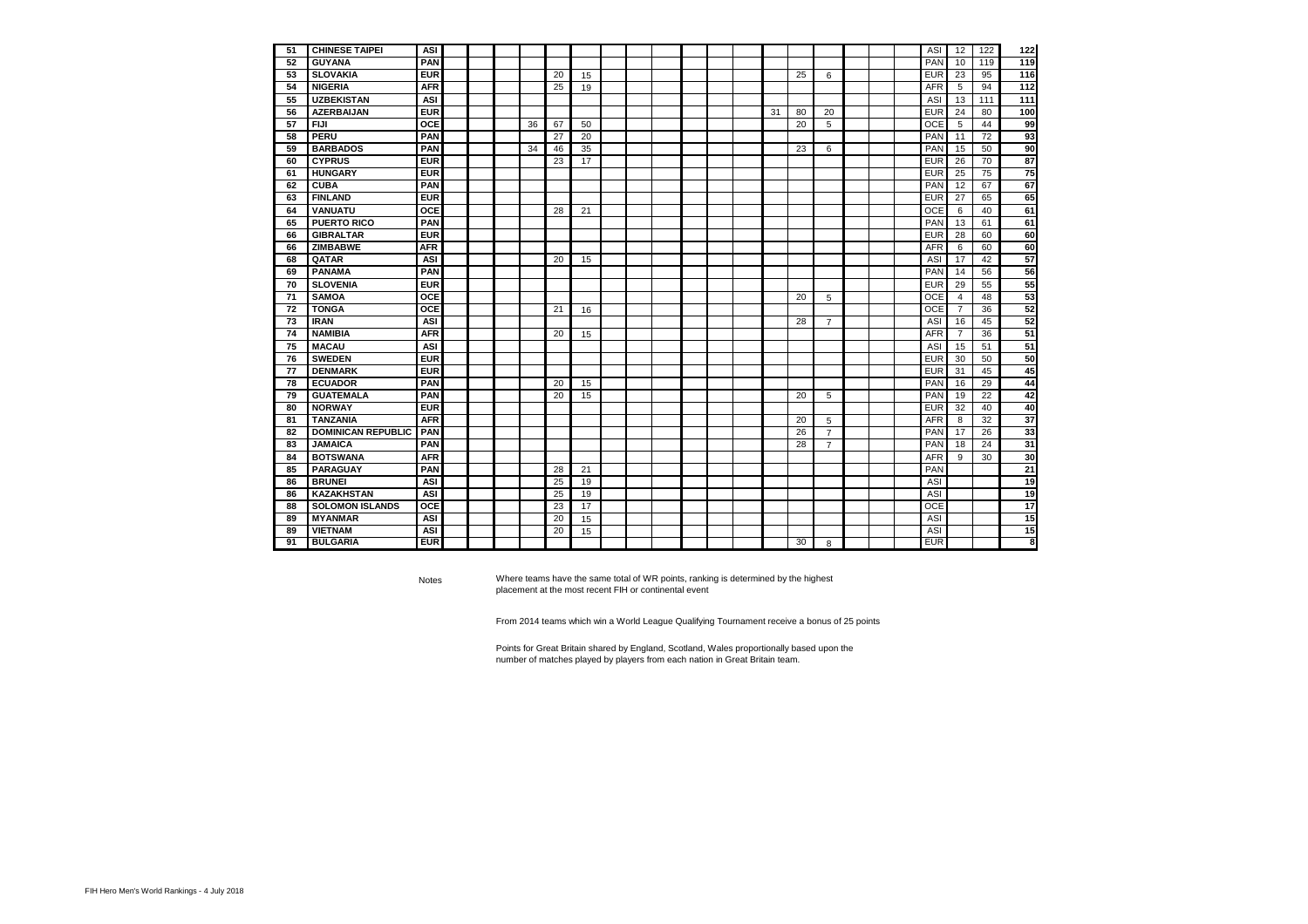|        |                |            | 2017                                    |      |      | 2015                         |     |                  |                   |            |                  | 2017            |      |            | 2016                          |     |            | 2014               |     |                  |
|--------|----------------|------------|-----------------------------------------|------|------|------------------------------|-----|------------------|-------------------|------------|------------------|-----------------|------|------------|-------------------------------|-----|------------|--------------------|-----|------------------|
| anking | <b>Country</b> |            | <b>Africa Cup of Nations</b>            |      |      | <b>Africa Cup of Nations</b> |     | <b>Total Pts</b> | <b>CF Ranking</b> | Country    |                  | <b>Asia Cup</b> |      |            | <b>Asian Champions Trophy</b> |     |            | <b>Asian Games</b> |     | <b>Total Pts</b> |
|        |                | Rank       | Pts                                     | 100% | Rank | <b>Pts</b>                   | 50% |                  |                   |            | Rank             | Pts             | 100% | Rank       | <b>Pts</b>                    | 75% | Rank       | <b>Pts</b>         | 25% |                  |
|        | <b>RSA</b>     |            | 525                                     | 525  |      | 525                          | 263 | 788              |                   | <b>IND</b> |                  | 675             | 675  |            | 675                           | 506 |            | 675                | 169 | 1350             |
|        | EGY            | $\sim$     | 403                                     | 403  |      | 403                          | 201 | 604              | $\overline{2}$    | <b>PAK</b> |                  | 585             | 585  |            | 630                           | 473 |            | 630                | 158 | 1215             |
|        | GHA            | $\sim$     | 182                                     | 182  |      | 138                          | 69  | 251              | 3                 | <b>MAS</b> |                  | 630             | 630  |            | 585                           | 439 |            | 540                | 135 | 1204             |
|        | <b>KEN</b>     |            | 138                                     | 138  |      | 182                          | 91  | 229              |                   | <b>KOR</b> |                  | 540             | 540  |            | 540                           | 405 | 3          | 585                | 146 | 1091             |
|        | <b>NGR</b>     |            | 94                                      | 94   |      | 94                           | 47  | 140              | .5                | <b>JPN</b> |                  | 495             | 495  |            | 495                           | 371 | .5         | 495                | 124 | 990              |
|        | ZIM            | <b>DNP</b> |                                         |      |      | 60                           | 30  | 30               | 6                 | <b>CHN</b> |                  | 182             | 182  |            | 450                           | 338 | 6          | 450                | 113 | 632              |
|        | <b>NAM</b>     | <b>DNP</b> |                                         |      |      | 36                           | 18  | 18               |                   | <b>BAN</b> |                  | 450             | 450  | <b>DNP</b> |                               |     | 8          | 162                | 41  | 491              |
|        | <b>TAN</b>     | <b>DNP</b> |                                         |      |      | 32                           | 16  | 16               | 8                 | <b>OMA</b> |                  | 162             | 162  | <b>DNP</b> |                               |     |            | 182                | 46  | 208              |
|        | <b>BOT</b>     | <b>DNP</b> |                                         |      |      | 30                           | 15  | 15               | <b>Q</b>          | SRI        |                  | 152             | 152  | <b>DNP</b> |                               |     | 10         | 142                | 35  | 187              |
|        |                |            |                                         |      |      |                              |     |                  | 10                | SIN        | 11               | 132             | 132  | <b>DNP</b> |                               |     | 9          | 152                | 38  | 170              |
|        |                |            | <b>EUROPEAN HOCKEY FEDERATION (MEN)</b> |      |      |                              |     |                  | 11                | <b>HKG</b> | 10               | 142             | 142  | <b>DNP</b> |                               |     | 14         | 101                | 25  | 167              |
|        |                |            |                                         |      |      |                              |     |                  | 12 <sup>°</sup>   | <b>TPE</b> | 14               | 101             | 101  | <b>DNP</b> |                               |     | 12         | 122                | 30  | 132              |
|        |                |            | 2017                                    |      |      | 2015                         |     |                  | 13                | <b>UZB</b> | 12 <sup>2</sup>  | 122             | 122  | <b>DNP</b> |                               |     | <b>DNP</b> |                    |     | 122              |
| anking | Country        |            | <b>European Nations Cup</b>             |      |      | <b>European Nations Cup</b>  |     | <b>Total Pts</b> | 14                | <b>THA</b> | 13               | 111             | 111  | <b>DNP</b> |                               |     | <b>DNP</b> |                    |     | 111              |
|        |                | Rank       | Pts                                     | 100% | Rank | <b>Pts</b>                   | 50% |                  | 15                | <b>MAC</b> | 15 <sup>15</sup> | 51              | 51   | <b>DNP</b> |                               |     | <b>DNP</b> |                    |     | 51               |
|        | <b>NED</b>     |            | 750                                     | 750  |      | 750                          | 375 | 1125             | 16                | IRI        | <b>DNP</b>       |                 |      | <b>DNP</b> |                               |     | 11         | 132                | 33  | 33               |
|        | <b>BEL</b>     |            | 700                                     | 700  |      | 550                          | 275 | 975              | 17                | <b>QAT</b> | <b>DNP</b>       |                 |      | <b>DNP</b> |                               |     | 13         | 111                | 28  | 28               |
|        |                |            |                                         |      |      |                              |     |                  |                   |            |                  |                 |      |            |                               |     |            |                    |     |                  |

|                   |            |                 | 2017                        |      |                 | 2015                        |     |                  | 13                | <b>UZB</b>       | 12             | 122              | 122                                    | <b>DNP</b>     |                           |     | <b>DNF</b>     |
|-------------------|------------|-----------------|-----------------------------|------|-----------------|-----------------------------|-----|------------------|-------------------|------------------|----------------|------------------|----------------------------------------|----------------|---------------------------|-----|----------------|
| <b>CF Ranking</b> | Country    |                 | <b>European Nations Cup</b> |      |                 | <b>European Nations Cup</b> |     | <b>Total Pts</b> | 14                | <b>THA</b>       | 13             | 111              | 111                                    | <b>DNP</b>     |                           |     | <b>DNF</b>     |
|                   |            | Rank            | Pts                         | 100% | Rank            | <b>Pts</b>                  | 50% |                  | 15                | <b>MAC</b>       | 15             | 51               | 51                                     | <b>DNP</b>     |                           |     | <b>DNF</b>     |
| $\mathbf{1}$      | <b>NED</b> | $\overline{1}$  | 750                         | 750  | $\overline{1}$  | 750                         | 375 | 1125             | 16                | IRI              | <b>DNP</b>     |                  |                                        | <b>DNP</b>     |                           |     | 11             |
| $\overline{2}$    | <b>BEL</b> | 2               | 700                         | 700  | 5               | 550                         | 275 | 975              | 17                | QAT              | <b>DNP</b>     |                  |                                        | <b>DNP</b>     |                           |     | 13             |
| 3                 | ENG*       | $\mathbf{3}$    | 650                         | 650  | $\overline{4}$  | 600                         | 300 | 950              |                   |                  |                |                  |                                        |                |                           |     |                |
| $\overline{4}$    | GER*       | 4               | 600                         | 600  | $\overline{2}$  | 700                         | 350 | 950              |                   |                  |                |                  | <b>OCEANIA HOCKEY FEDERATION (MEN)</b> |                |                           |     |                |
| 5                 | <b>IRL</b> | 6               | 500                         | 500  | $\mathbf{3}$    | 650                         | 325 | 825              |                   |                  |                |                  |                                        |                |                           |     |                |
| 6                 | ESP        | 5               | 550                         | 550  | $6\phantom{.}6$ | 500                         | 250 | 800              | <b>CF Ranking</b> | Country          |                | 2017             |                                        |                | 2015                      |     | <b>Total F</b> |
| $\overline{7}$    | <b>AUT</b> | $\overline{7}$  | 450                         | 450  | 10              | 350                         | 175 | 625              |                   |                  |                | Oceania Cup      |                                        |                | Oceania Cup               |     |                |
| 8                 | <b>POL</b> | 8               | 400                         | 400  | 9               | 375                         | 188 | 588              |                   |                  | Rank           | Pts              | 100%                                   | Rank           | Pts                       | 50% |                |
| 9                 | <b>FRA</b> | 11              | 325                         | 325  | $\overline{7}$  | 450                         | 225 | 550              | $\overline{1}$    | <b>AUS</b>       |                | 750              | 750                                    | $\overline{1}$ | 750                       | 375 | 112!           |
| 10 <sup>°</sup>   | <b>SCO</b> | 9               | 375                         | 375  | 11              | 325                         | 163 | 538              | 2                 | <b>NZL</b>       | $\overline{2}$ | 630              | 630                                    | 2              | 630                       | 315 | 945            |
| 11                | <b>RUS</b> | 12              | 300                         | 300  | 8               | 400                         | 200 | 500              | $\mathbf{3}$      | <b>PNG</b>       | $\mathbf{3}$   | 104              | 104                                    | <b>DNP</b>     |                           |     | 104            |
| 12                | WAL        | 10              | 350                         | 350  | 17              | 185                         | 93  | 443              | $\overline{4}$    | SAM              | 5              | 44               | 44                                     | $\overline{4}$ | 48                        | 24  | 68             |
| 13                | UKR*       | 13              | 275                         | 275  | 14              | 250                         | 125 | 400              | 5                 | <b>FIJ</b>       | <b>DNP</b>     |                  |                                        | 3              | 104                       | 52  | 52             |
| 14                | $CZE^*$    | 14              | 250                         | 250  | 12              | 300                         | 150 | 400              | 6                 | <b>VAN</b>       | 4              | 48               | 48                                     | <b>DNP</b>     |                           |     | 48             |
| 15                | SUI        | 15              | 225                         | 225  | 15              | 225                         | 113 | 338              | $\overline{7}$    | <b>TGA</b>       | 6              | 40               | 40                                     | <b>DNP</b>     |                           |     | 40             |
| 16                | <b>POR</b> | 16              | 200                         | 200  | 18              | 170                         | 85  | 285              |                   |                  |                |                  |                                        |                |                           |     |                |
| 17                | $BLR*$     | 17              | 185                         | 185  | 20              | 140                         | 70  | 255              |                   |                  |                |                  | PAN AMERICAN HOCKEY FEDERATION (MEN)   |                |                           |     |                |
| 18                | CRO*       | 19              | 155                         | 155  | 16              | 200                         | 100 | 255              |                   |                  |                |                  |                                        |                |                           |     |                |
| 19                | <b>ITA</b> | 18              | 170                         | 170  | 19              | 155                         | 78  | 248              |                   |                  |                | 2017             |                                        |                | 2015                      |     |                |
| 20                | TUR        | 20              | 140                         | 140  | 21              | 125                         | 63  | 203              | <b>CF Ranking</b> | Country          |                | Pan American Cup |                                        |                | <b>Pan American Games</b> |     | <b>Total F</b> |
| 21                | <b>MLT</b> | 21              | 125                         | 125  | 26              | 70                          | 35  | 160              |                   |                  | Rank           | Pts              | 100%                                   | Rank           | Pts                       | 50% |                |
| 22                | LTU        | $\overline{22}$ | 110                         | 110  | 25              | 75                          | 38  | 148              |                   | ARG              |                | 750              | 750                                    | -1             | 750                       | 375 |                |
| 23                | <b>SVK</b> | 23              | 95                          | 95   | 23              | 95                          | 48  | 143              | 2                 | CAN              | $\overline{2}$ | 550              | 550                                    | $\overline{2}$ | 550                       | 275 |                |
| 24                | <b>AZE</b> | <b>DNP</b>      |                             |      | 13              | 275                         | 138 | 138              | 3                 | <b>USA</b>       | 3              | 221              | 221                                    | 5              | 187                       | 94  |                |
| 25                | <b>HUN</b> | 26              | 70                          | 70   | 27              | 65                          | 33  | $\boxed{103}$    | $\overline{4}$    | <b>BRA</b>       | 5              | 187              | 187                                    | $\overline{4}$ | 204                       | 102 |                |
| 26                | <b>CYP</b> | 27              | 65                          | 65   | 29              | 55                          | 28  | 93               | 5                 | TTO*             | $\overline{4}$ | 204              | 204                                    | $\overline{7}$ | 153                       | 77  |                |
| 27                | <b>FIN</b> | 28              | 60                          | 60   | 28              | 60                          | 30  | 90               | 6                 | CHI <sup>*</sup> | 6              | 170              | 170                                    | 3              | 221                       | 111 |                |
| 28                | GIB        | 24              | 80                          | 80   | <b>DNP</b>      |                             |     | 80               | $\overline{7}$    | <b>MEX</b>       | $\overline{7}$ | 153              | 153                                    | 6              | 170                       | 85  |                |
| 29                | <b>SLO</b> | 25              | 75                          | 75   | <b>DNP</b>      |                             |     | 75               | 8                 | <b>VEN</b>       | 8              | 136              | 136                                    | 9              | 128                       | 64  |                |
| 30                | SWE        | <b>DNP</b>      |                             |      | 22              | 110                         | 55  | 55               | 9                 | <b>URU</b>       | 9              | 128              | 128                                    | 12             | 67                        | 33  |                |
| 31                | <b>DEN</b> | <b>DNP</b>      |                             |      | 24              | 80                          | 40  | 40               | 10                | <b>GUY</b>       | 10             | 119              | 119                                    | <b>DNP</b>     |                           |     |                |
| 32                | <b>NOR</b> | <b>DNP</b>      |                             |      | 30              | 50                          | 25  | 25               | 11                | PER              | 11             | 72               | 72                                     | 15             | 50                        | 25  |                |

|   | $\sim$ $\sim$ | _  | $  -$ | $  -$ |    | $  -$ | $- -$ | ---  |                   |                |            |                    |      |            |                    |     |                  |
|---|---------------|----|-------|-------|----|-------|-------|------|-------------------|----------------|------------|--------------------|------|------------|--------------------|-----|------------------|
|   | <b>ESP</b>    |    | 550   | 550   |    | 500   | 250   | 800  | <b>CF Ranking</b> | <b>Country</b> |            | 2017               |      |            | 2015               |     | <b>Total Pts</b> |
|   | <b>AUT</b>    |    | 450   | 450   | 10 | 350   | 175   | 625. |                   |                |            | <b>Oceania Cup</b> |      |            | <b>Oceania Cup</b> |     |                  |
|   | <b>POL</b>    |    | 400   | 400   |    | 375   | 188   | 588  |                   |                | Rank       | <b>Pts</b>         | 100% | Rank       | Pts                | 50% |                  |
|   | <b>FRA</b>    | 11 | 325   | 325   |    | 450   | 225   | 550  |                   | AUS            |            | 750                | 750  |            | 750                | 375 | 1125             |
| 0 | SCO           |    | 375   | 375   |    | 325   | 163   | 538  |                   | <b>NZL</b>     | <u>_</u>   | 630                | 630  |            | 630                | 315 | 945              |
|   | <b>RUS</b>    | 12 | 300   | 300   | o  | 400   | 200   | 500  |                   | <b>PNG</b>     | ు          | 104                | 104  | <b>DNP</b> |                    |     | 104              |
|   | WAL           | 10 | 350   | 350   | 17 | 185   | 93    | 443  |                   | <b>SAM</b>     | - 12       | 44                 | 44   |            | 48                 | 24  | 68               |
|   | UKR*          | 13 | 275   | 275   | 14 | 250   | 125   | 400  |                   | FIJ            | <b>DNP</b> |                    |      |            | 104                | 52  | 52               |
|   | CZE*          | 14 | 250   | 250   | 12 | 300   | 150   | 400  |                   | <b>VAN</b>     |            | 48                 | 48   | <b>DNP</b> |                    |     | 48               |
|   | SUI           | 15 | 225   | 225   | 15 | 225   | 113   | 338  |                   | <b>TGA</b>     | b          | 40                 | 40   | <b>DNP</b> |                    |     | 40               |

| 19 | <b>ITA</b> | 18         | 170 | 170 | 19         | 155 | 78  | 248 |                   |                  |                | 2017                    |      |                | 2015                      |     |                  |
|----|------------|------------|-----|-----|------------|-----|-----|-----|-------------------|------------------|----------------|-------------------------|------|----------------|---------------------------|-----|------------------|
| 20 | <b>TUR</b> | 20         | 140 | 140 | 21         | 125 | 63  | 203 | <b>CF Ranking</b> | <b>Country</b>   |                | <b>Pan American Cup</b> |      |                | <b>Pan American Games</b> |     | <b>Total Pts</b> |
| 21 | <b>MLT</b> | 21         | 125 | 125 | 26         | 70  | 35  | 160 |                   |                  | Rank           | <b>Pts</b>              | 100% | Rank           | <b>Pts</b>                | 50% |                  |
| 22 | <b>LTU</b> | 22         | 110 | 110 | 25         | 75  | 38  | 148 |                   | ARG              |                | 750                     | 750  |                | 750                       | 375 | 1125             |
| 23 | <b>SVK</b> | 23         | 95  | 95  | 23         | 95  | 48  | 143 | $\overline{2}$    | CAN              | $\overline{2}$ | 550                     | 550  | $\overline{2}$ | 550                       | 275 | 824              |
| 24 | AZE        | <b>DNP</b> |     |     | 13         | 275 | 138 | 138 | 3                 | <b>USA</b>       | 3              | 221                     | 221  | 5              | 187                       | 94  | 315              |
| 25 | <b>HUN</b> | 26         | 70  | 70  | 27         | 65  | 33  | 103 | 4                 | <b>BRA</b>       | 5              | 187                     | 187  | $\overline{4}$ | 204                       | 102 | 289              |
| 26 | <b>CYP</b> | 27         | 65  | 65  | 29         | 55  | 28  | 93  | 5                 | TTO*             | 4              | 204                     | 204  | $\overline{7}$ | 153                       | 77  | 281              |
| 27 | <b>FIN</b> | 28         | 60  | 60  | 28         | 60  | 30  | 90  | 6                 | CHI <sup>*</sup> | 6              | 170                     | 170  | 3              | 221                       | 111 | 281              |
| 28 | <b>GIB</b> | 24         | 80  | 80  | <b>DNP</b> |     |     | 80  | $\overline{ }$    | MEX              | $\overline{7}$ | 153                     | 153  | 6              | 170                       | 85  | 238              |
| 29 | <b>SLO</b> | 25         | 75  | 75  | <b>DNP</b> |     |     | 75  | 8                 | <b>VEN</b>       | 8              | 136                     | 136  | 9              | 128                       | 64  | 200              |
| 30 | SWE        | <b>DNP</b> |     |     | 22         | 110 | 55  | 55  | 9                 | URU              | 9              | 128                     | 128  | 12             | 67                        | 33  | 161              |
| 31 | <b>DEN</b> | <b>DNP</b> |     |     | 24         | 80  | 40  | 40  | 10                | <b>GUY</b>       | 10             | 119                     | 119  | <b>DNP</b>     |                           |     | 119              |
| 32 | <b>NOR</b> | <b>DNP</b> |     |     | 30         | 50  | 25  | 25  | 11                | <b>PER</b>       | 11             | 72                      | 72   | 15             | 50                        | 25  | 97               |
|    |            |            |     |     |            |     |     |     | 12                | <b>CUB</b>       | <b>DNP</b>     |                         |      | 8              | 136                       | 68  | 68               |
|    |            |            |     |     |            |     |     |     | 13                | <b>PUR</b>       | 12             | 67                      | 67   | <b>DNP</b>     |                           |     | 67               |
|    |            |            |     |     |            |     |     |     | 14                | <b>PAN</b>       | 13             | 61                      | 61   | <b>DNP</b>     |                           |     | 61               |
|    |            |            |     |     |            |     |     |     | 15                | <b>BAR</b>       | <b>DNP</b>     |                         |      | 10             | 119                       | 60  | 60               |
|    |            |            |     |     |            |     |     |     | 16                | ECU              | 14             | 56                      | 56   | <b>DNP</b>     |                           |     | 56               |
|    |            |            |     |     |            |     |     |     | 17                | <b>DOM</b>       | <b>DNP</b>     |                         |      | 11             | 72                        | 36  | 36               |
|    |            |            |     |     |            |     |     |     | 18                | <b>JAM</b>       | <b>DNP</b>     |                         |      | 13             | 61                        | 31  | 31               |
|    |            |            |     |     |            |     |     |     | 19                | <b>GUA</b>       | <b>DNP</b>     |                         |      | 14             | 56                        | 28  | 28               |

**NOTE: The ranking points allocated to each country are to establish Continental Ranking ONLY. Separate points are then allocated to each country based upon the weightings fixed for each CF** 

#### **OCEANIA HOCKEY FEDERATION (MEN)**

#### **EUROPEAN HOCKEY FEDERATION (MEN)**

#### **AFRICAN HOCKEY FEDERATION (MEN)**

|                   |                |              | 2017                         |      |      | 2015                         |     |                  |                   |                |                 | 2017       |
|-------------------|----------------|--------------|------------------------------|------|------|------------------------------|-----|------------------|-------------------|----------------|-----------------|------------|
| <b>CF Ranking</b> | <b>Country</b> |              | <b>Africa Cup of Nations</b> |      |      | <b>Africa Cup of Nations</b> |     | <b>Total Pts</b> | <b>CF Ranking</b> | <b>Country</b> |                 | Asia C     |
|                   |                | Rank         | <b>Pts</b>                   | 100% | Rank | <b>Pts</b>                   | 50% |                  |                   |                | Rank            | <b>Pts</b> |
|                   | <b>RSA</b>     |              | 525                          | 525  |      | 525                          | 263 | <b>788</b>       |                   | <b>IND</b>     |                 | 675        |
|                   | EGY            |              | 403                          | 403  |      | 403                          | 201 | 604              | ົ<br>∠            | <b>PAK</b>     | 3               | 585        |
| ົ<br>۰.           | <b>GHA</b>     | 3            | 182                          | 182  |      | 138                          | 69  | 251              | 3                 | <b>MAS</b>     | ົ<br>$\epsilon$ | 630        |
|                   | <b>KEN</b>     | 4            | 138                          | 138  | 3    | 182                          | 91  | 229              | 4                 | <b>KOR</b>     | 4               | 540        |
| 5                 | <b>NGR</b>     | $\mathbf{b}$ | 94                           | 94   | 5    | 94                           | 47  | <b>140</b>       | 5                 | <b>JPN</b>     | 5               | 495        |
| 6                 | ZIM            | <b>DNP</b>   |                              |      | 6    | 60                           | 30  | 30               | 6                 | <b>CHN</b>     |                 | 182        |
|                   | <b>NAM</b>     | <b>DNP</b>   |                              |      |      | 36                           | 18  | 18I              |                   | <b>BAN</b>     | 6               | 450        |
| 8                 | <b>TAN</b>     | <b>DNP</b>   |                              |      | o    | 32                           | 16  | 16 <sub>l</sub>  | 8                 | <b>OMA</b>     | 8               | 162        |
| 9                 | <b>BOT</b>     | <b>DNP</b>   |                              |      | 9    | 30                           | 15  | 15               | 9                 | <b>SRI</b>     | 9               | 152        |



### *CONTINENTAL RANKINGS -- MEN*

*OCTOBER 2017*

## **ASIAN HOCKEY FEDERATION (MEN)**

#### **PAN AMERICAN HOCKEY FEDERATION (MEN)**